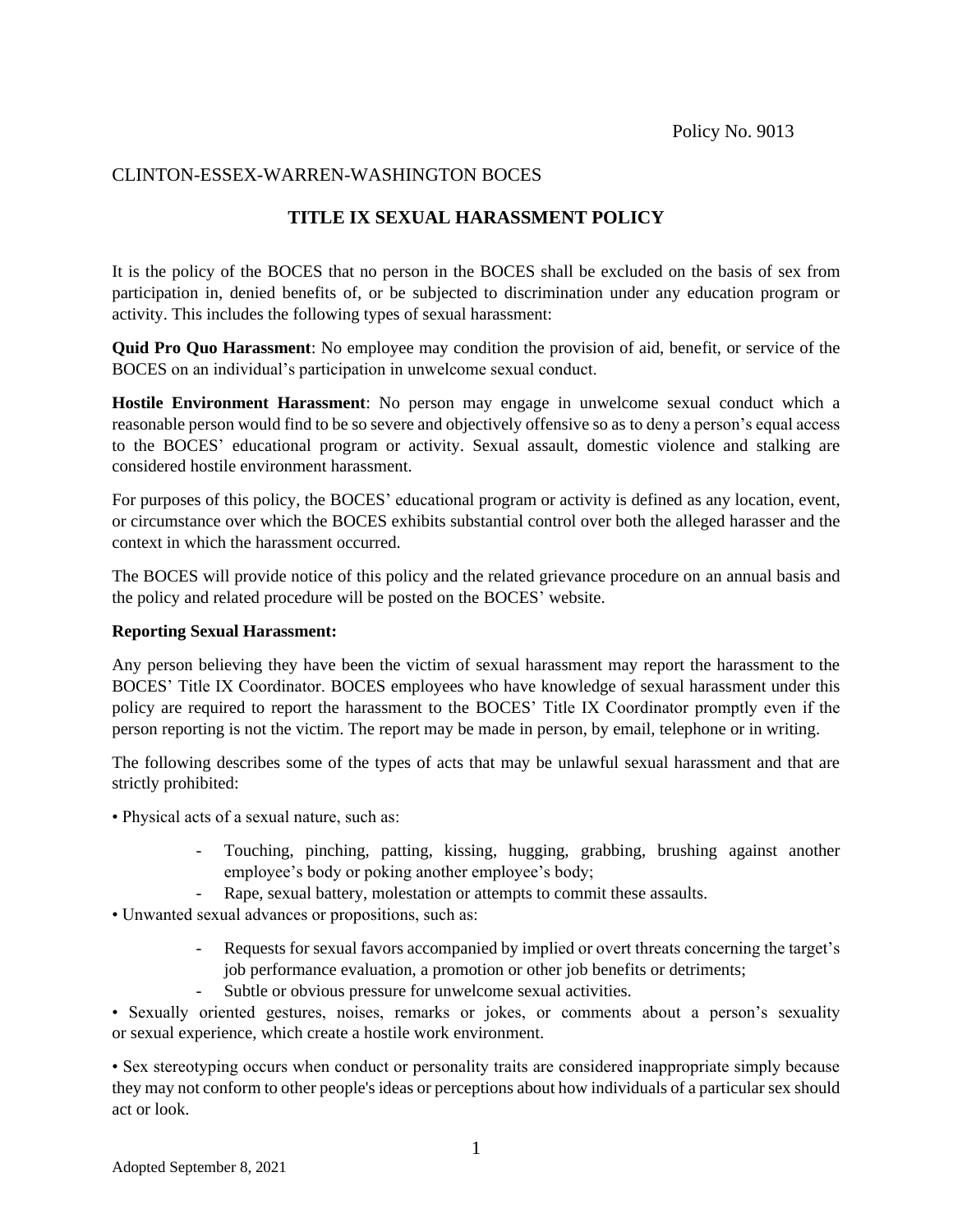- Sexual or discriminatory displays or publications anywhere in the workplace, such as:
	- Displaying pictures, posters, calendars, graffiti, objects, promotional material, reading materials or other materials that are sexually demeaning or pornographic. This includes such sexual displays on workplace computers or cell phones and sharing such displays while in the workplace.

• Hostile actions taken against an individual because of that individual's sex, sexual orientation, gender identity and the status of being transgender, such as:

- Interfering with, destroying or damaging a person's workstation, tools or equipment, or otherwise interfering with the individual's ability to perform the job;
- Sabotaging an individual's work;
- Bullying, yelling, name-calling.

Once the Title IX Coordinator has notice of the sexual harassment, the Coordinator must respond promptly to the report of harassment. The Title IX Coordinator will promptly reach out to the victim of the alleged harassment to discuss the formal complaint procedure, availability of supportive measures and to determine the victim's wishes regarding supportive measures. The Title IX Coordinator will treat both parties equitably and will offer supportive measures to both parties. Supportive measures include, but are not limited to non-disciplinary, non-punitive, individualized services such as counseling, course modification, schedule changes or increased monitoring or supervision. Supportive measures will be designed to restore or preserve equal access to education programs or activities without unreasonably burdening the other party.

The Title IX Coordinator will also conduct an individualized safety and risk analysis to determine whether removal of the respondent is necessary to protect a student or another individual from an immediate threat to physical health and safety. If there is an immediate threat to physical health or safety, the respondent can be removed on an emergency basis. If the respondent is removed, the respondent must be given notice and opportunity to challenge the decision immediately after the removal. Removal for an employee is administrative leave.

For purposes of this policy, the respondent is the individual who has been reported to be the perpetrator of the conduct that could be considered sexual harassment.

#### **Formal Complaint:**

A formal complaint may only be filed by the victim of the alleged harassment during the time that the victim is participating in or attempting to participate in the BOCES' educational program. Once the victim is no longer participating in the BOCES' educational program or attempting to participate, a complaint may no longer be filed under Title IX. Parties other than the victim, with the exception of the BOCES' Title IX Coordinator, may not file a formal complaint on behalf of the victim. A person may still have the right to file a complaint using BOCES other anti-discrimination policies, where the person can't under Title IX. The Title IX Coordinator may file a formal sexual harassment complaint on behalf of the victim. A formal complaint must be written and signed on the BOCES' Title IX Complaint form.

Once the formal complaint has been filed, the BOCES will ensure that the parties are treated equitably during the grievance procedure, evidence will be evaluated objectively, and the Title IX Coordinator or investigator does not have a conflict of interest against a party. Further, the Title IX Coordinator and the investigator will presume that the respondent is not responsible for the alleged conduct and that the grievance procedure moves forward in a reasonably prompt manner. Both parties will be advised of the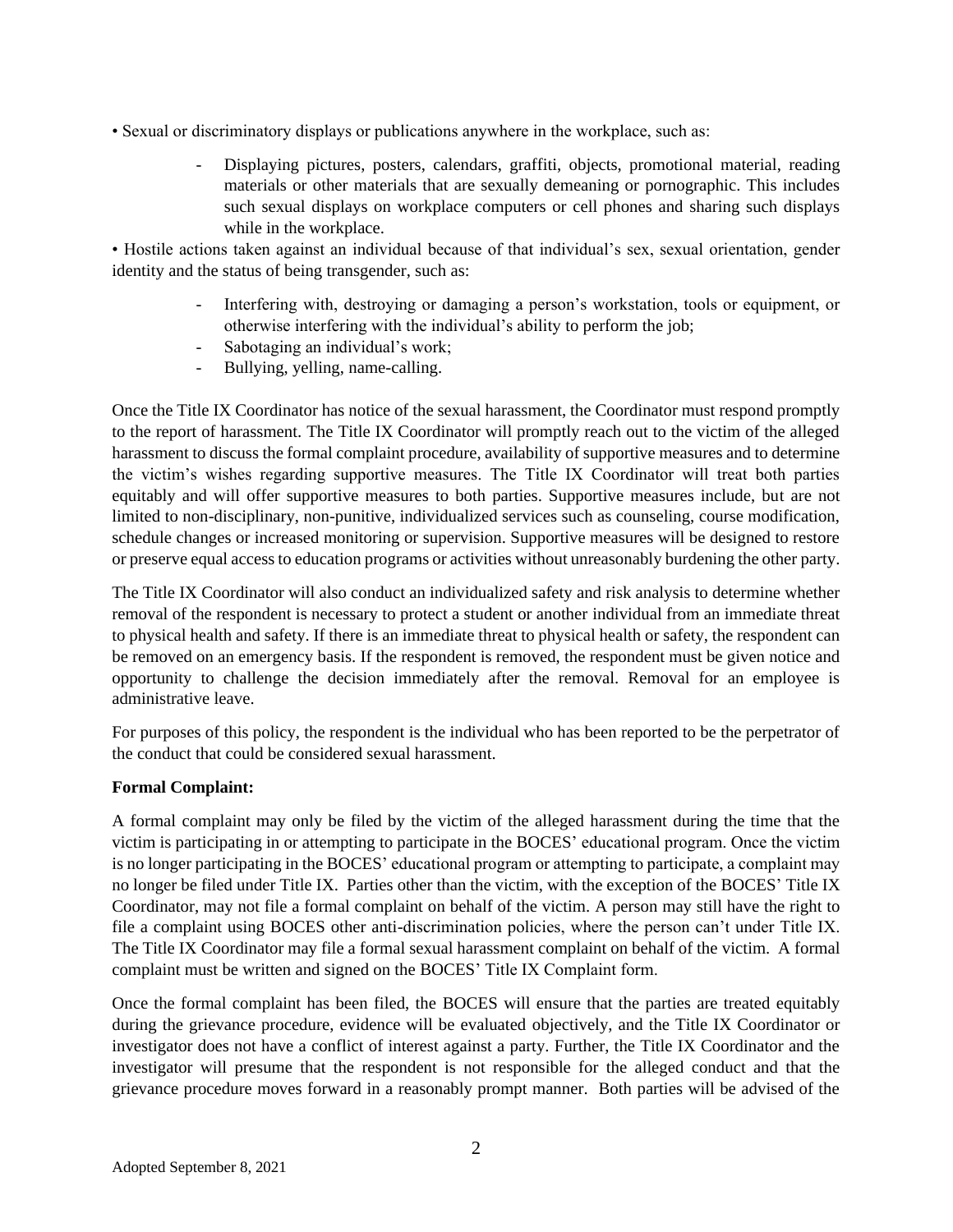procedures and advised about the possible disciplinary outcomes and remedies which may be implemented following a determination of responsibility.

Upon filing of a formal complaint, the Title IX Coordinator will provide both parties with a Notice of Formal Complaint.

The Notice of Formal Complaint will include the following:

- a. Supportive measures available
- b. Appeals procedures
- c. Notice of allegations in sufficient detail to allow the respondent to prepare a response
- d. Informal resolution process, if any
- e. A statement that the respondent is presumed not responsible for the conduct and responsibility will be determined at the conclusion of the grievance process
- f. The parties' right to be represented by an attorney or other representative
- g. The right to review and inspect the evidence
- h. Notice of any provision of the Code of Conduct that prohibits making false statements or providing false information during the grievance process
- i. The right to be notified of any new allegations occurring during the grievance process.

The Notice will be provided to the parties prior to the initial interview and early enough to allow the respondent to prepare a response to the complaint. The Notice will be sent separately to each party.

In evaluating complaints, the BOCES adopts an evidentiary standard of preponderance of the evidence. The Title IX Coordinator may dismiss a complaint if the complaint does not constitute sexual harassment as defined by this policy, if the Title IX Coordinator receives a request for the complaint to be withdrawn, the respondent's employment or enrollment ends, or circumstances exist which prevent the BOCES from gathering evidence.

Once a formal complaint is received, an investigation is triggered. The Title IX Coordinator handling the formal complaint will refer the matter to the BOCES other Title IX Coordinator to act as investigator unless a conflict of interest against either party exists with that Investigator. Other investigators may be appointed as needed. In conducting the investigation, the BOCES must:

- a. Bear the responsibility for gathering the evidence and meeting the burden of proof;
- b. Provide both parties an equal opportunity to present witnesses and evidence;
- c. Refrain from restricting either party's ability to discuss the allegations or gather and present evidence;
- d. Provide both parties the same opportunity to have a representative present during the interview and subsequent hearing, if any;
- e. Provide both parties written notice of date, time, participants, purpose and location of any investigative interview, hearing or other meetings with sufficient time for the party to prepare;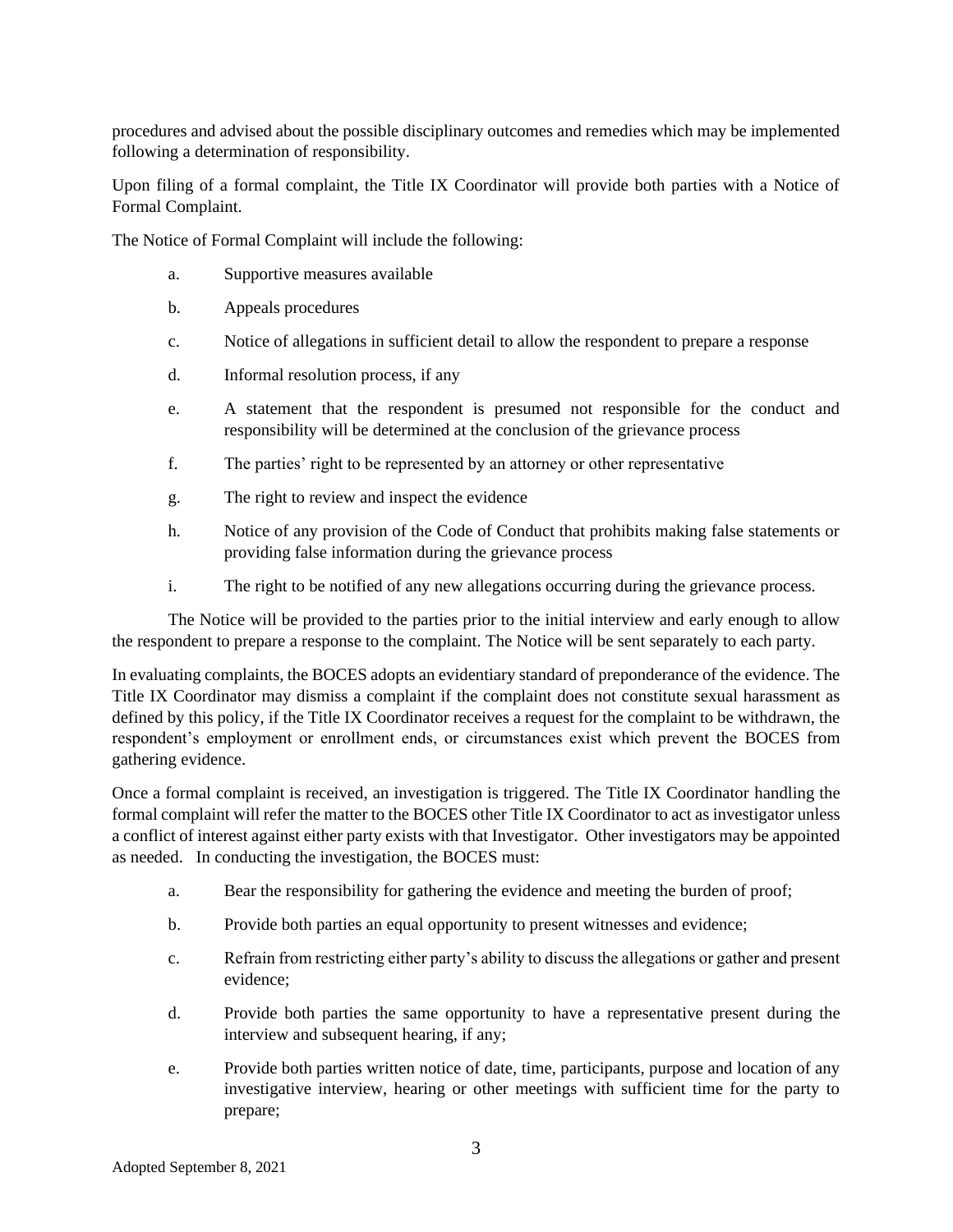f. Provide both parties and representatives, if any, equal opportunity to review all the evidence that is directly related to the allegations in the formal complaint, including evidence the BOCES does not rely on and any exculpatory or inculpatory evidence from any source. This evidence is to be provided at least 10 days prior to completion of the investigatory report and the parties may submit a written response which will be considered prior to completion of the investigation report.

Once the investigation is complete, the investigator must prepare a written investigative report and provide the report to the parties and representatives, if any, for their review and written response. The complaint, evidence, investigation report and any written responses must then go to a Decision maker or Decision Maker's Designee for a determination regarding responsibility of the respondent for the conduct alleged.

At least 10 days prior to any hearing or other determination of responsibility by the Decision maker, each party has the opportunity to submit to the Decision maker relevant questions to be asked of another party or witness. The Decision maker will provide the answers and the parties will be given a follow-up opportunity for questions.

The Decision maker, and any designee, must be a person who is neither the Title IX Coordinator nor the investigator. Once the Decision maker reviews all the documentation, the Decision maker must issue a written response within 10 days of the last submission of documentation. The written decision must address the allegations, procedural steps taken, finding of facts, and application of the Code of Conduct to the facts and a statement of and rationale for each allegation including determination of responsibility, disciplinary sanctions and whether remedies to restore or preserve equal access to the educational program will be provided.

#### **Appeal of Decision**

If either party is unhappy with the final determination of the complaint for the following reasons, the party may appeal:

- a. A procedural irregularity existed that affected the outcome of the investigation and final determination;
- b. New evidence has been discovered which was not reasonably available at the time of the determination and which could affect the outcome;
- c. There was a conflict of interest on the part of the Title IX Coordinator, investigator or Decision maker.

The appeal must be filed with the Title IX Coordinator within 10 days of the final written determination. Upon receipt of the written request for appeal, the Title IX Coordinator will notify both parties of the appeal and given them each an equal opportunity to submit in writing a statement in support of or challenging the final determination. Within 10 days of submission of statements, the appeal will be reviewed by the BOCES District Superintendent, or his designee as the Appeals Officer. The Appeals Officer may not be the Title IX Coordinator, investigator or Decision maker and may not have a conflict of interest. Within 10 days after receipt of the submissions, a written decision will be issued by the Appeals Officer to both parties on the appeal.

If a party is not satisfied with the outcome of the appeal, either party may seek further legal remedies. Specifically, the New York State Human Rights Law protects employees, students, and non-employees from sexual harassment. Complaints may be filed with the Division of Human Rights or in New York State Supreme Court. Further, the United States Equal Employment Opportunity Commission enforces federal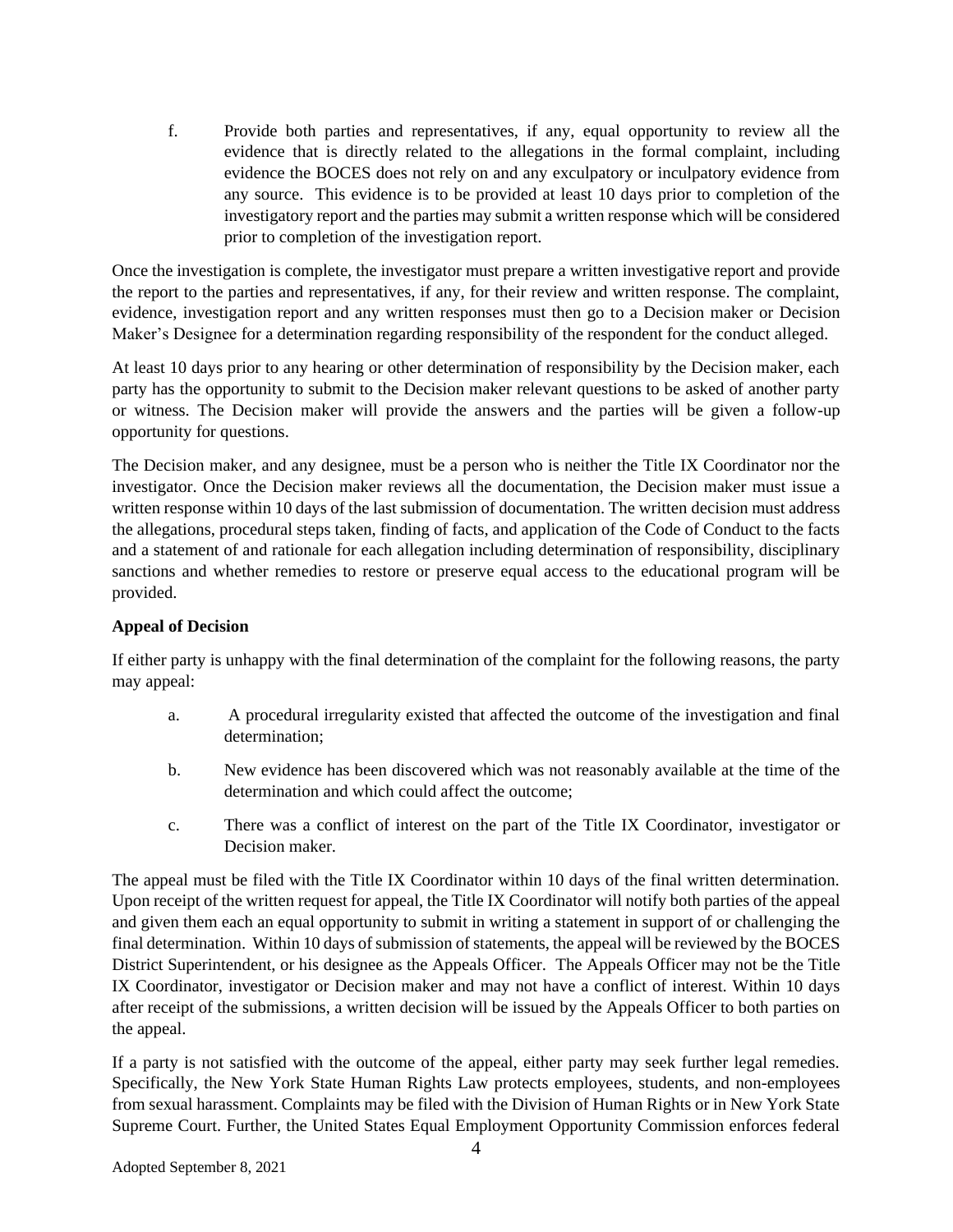discrimination laws, including Title VII of the Federal Civil Rights Act. Contact information is provided below.

New York State Division of Human Rights 1 Fordham Plaza, Fourth Floor Bronx, NY 10458 (888) 392-3644

United States Equal Employment Opportunity Commission (EEOC) 1-800-669-4000 [www.eeoc.gov](http://www.eeoc.gov/)

U.S. Department of Education Office of Civil Rights 400 Maryland Avenue, SW Washington, D.C. 20202 (800) 872-5327 [www.ed.gov](http://www.ed.gov/)

All records regarding the formal complaint, investigation, remedies, sanctions and appeals must be maintained by the BOCES for at least 7 years.

Any BOCES' employee is prohibited from engaging in retaliation against any person involved in the complaint, the grievance process, appeal or investigation.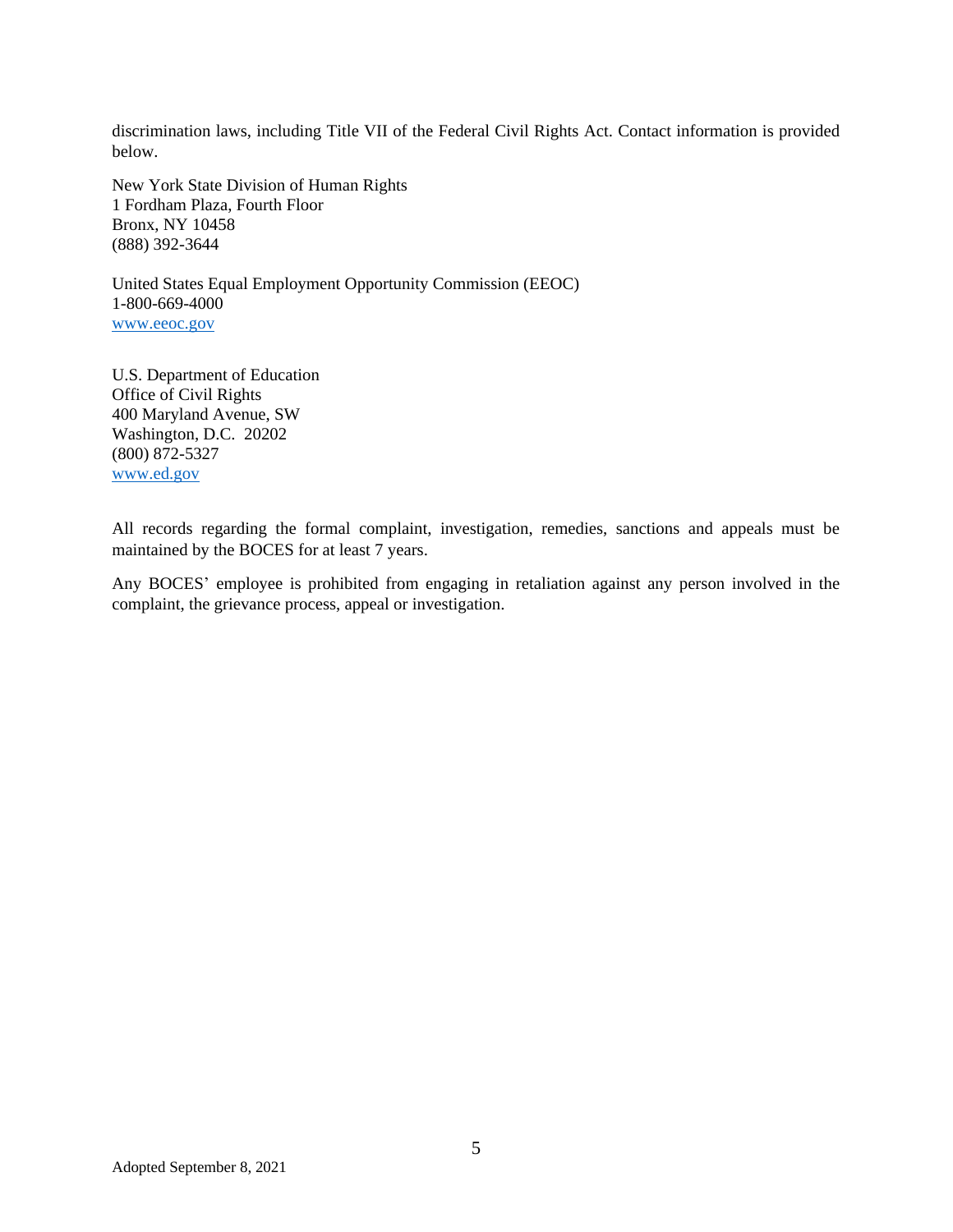#### [TO BE GIVEN ONCE A FORMAL COMPLAINT IS RECEIVED]

#### **NOTICE OF FORMAL COMPLAINT OF SEXUAL HARASSMENT UNDER TITLE IX**

The Title IX Coordinator has received a formal complaint of sexual harassment to which you are a party. The complaint will now proceed to the investigation process. During that process, you have the following rights:

- You have the right to be treated equitably during the investigation and decision making process.
- You have the right to representation in all aspects of the Title IX process.
- You have the right to appeal if the complaint is dismissed or if you are unhappy with the outcome of the grievance process.
- You have the right to be free from retaliation as a result of the complaint and participation in the investigation process.
- You have the right to submit written questions to the Decision Maker and have written responses.
- You have the right to an Investigator, Decision Maker and Title IX Coordinator who does not have a conflict of interest.
- You have a right after the investigation is complete, to review the investigation report and all evidence prior to a decision of responsibility by the Decision Maker.
- All available evidence will be evaluated objectively throughout the process.
- The Title IX Coordinator, Investigator and the Decision Maker will not have a conflict of interest against either party.
- BOCES may attempt informal resolution of the complaint if all parties are open to it.
- A presumption that the respondent is not responsible for the alleged conduct.
- Timeframes for the process that are reasonably prompt.
- Disciplinary outcomes may consist of but are not limited to reassignment, suspension, termination, counseling, training and additional supervision.
- The evidence standard used to evaluate the complaint is *preponderance of the evidence*.
- Entitled to supportive measures including but not limited to counseling, reassignment, leave, additional supervision, and training. The Title IX Coordinator will contact you directly to discuss available supportive measures.
- Evidentiary questions which seek privileged information are prohibited unless the party waives the privilege.
- At the end of the investigation and at least 10 school days before the investigation report is finalized, you have the right to review all evidence and respond in writing.
- If you are untruthful during the investigation process, the following Code of Conduct provisions may be applicable: [**Insert Code of Conduct provisions**]
- If new allegations arise during the investigation, you have a right to receive notice of them in writing.

The allegations of the complaint are: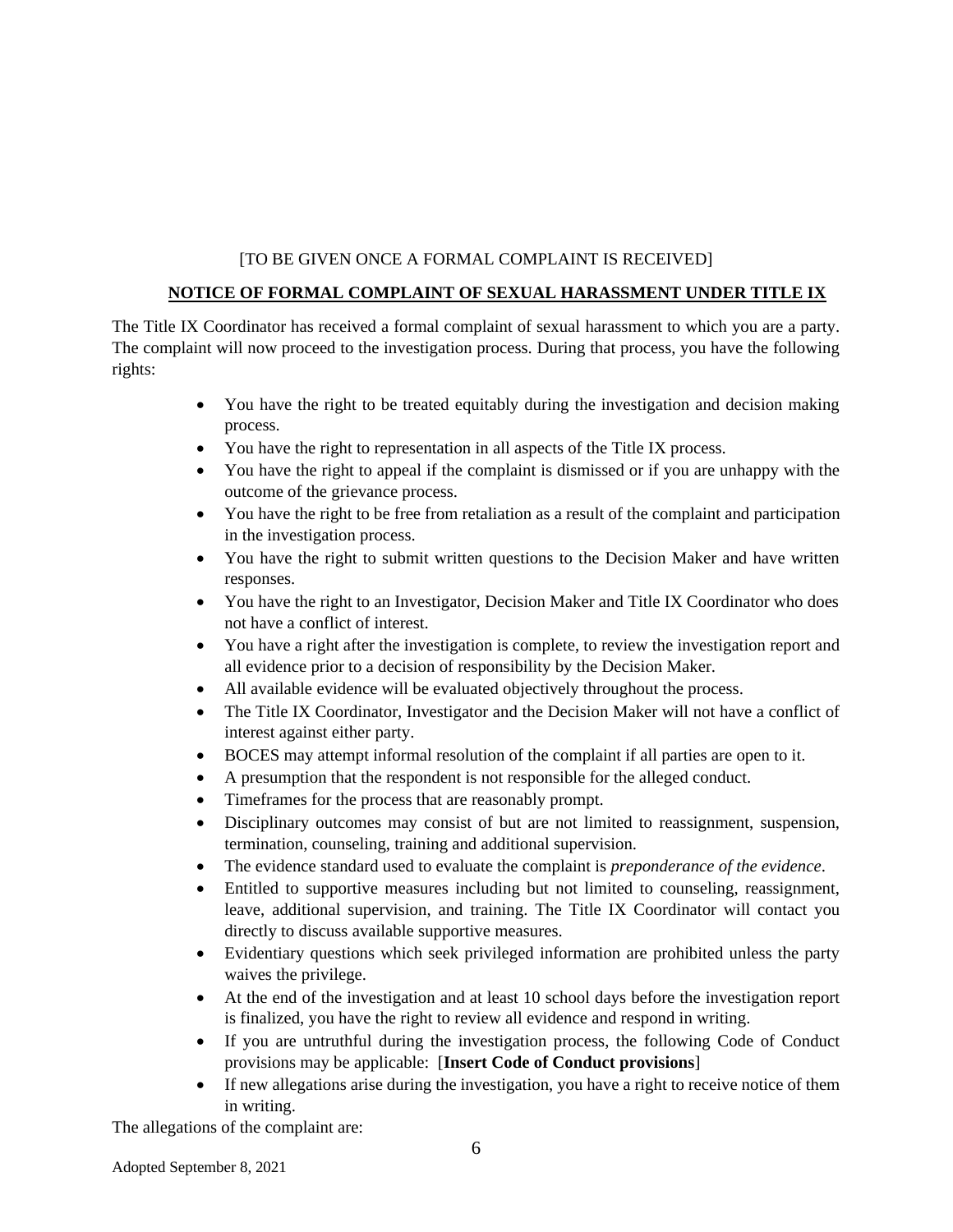#### - [*List individual allegations constituting sexual harassment*]

If you are the respondent to the complaint (*the person accused of sexual harassment*) you have a right to respond to these allegations in writing within 10 school days and prior to any initial interview.

A copy of the BOCES's Grievance Procedures and Title IX policy have been attached for your review.

John Iorio – Civil Rights Compliance Officer – [iorio\\_john@cves.org](mailto:iorio_john@cves.org) Dr. Grace Stay – Civil Rights Compliance Officer – [stay\\_grace@cves.org](mailto:stay_grace@cves.org) 1585 Military Turnpike P.O. Box 455, Plattsburgh, NY 12901 Phone: 518-536-7340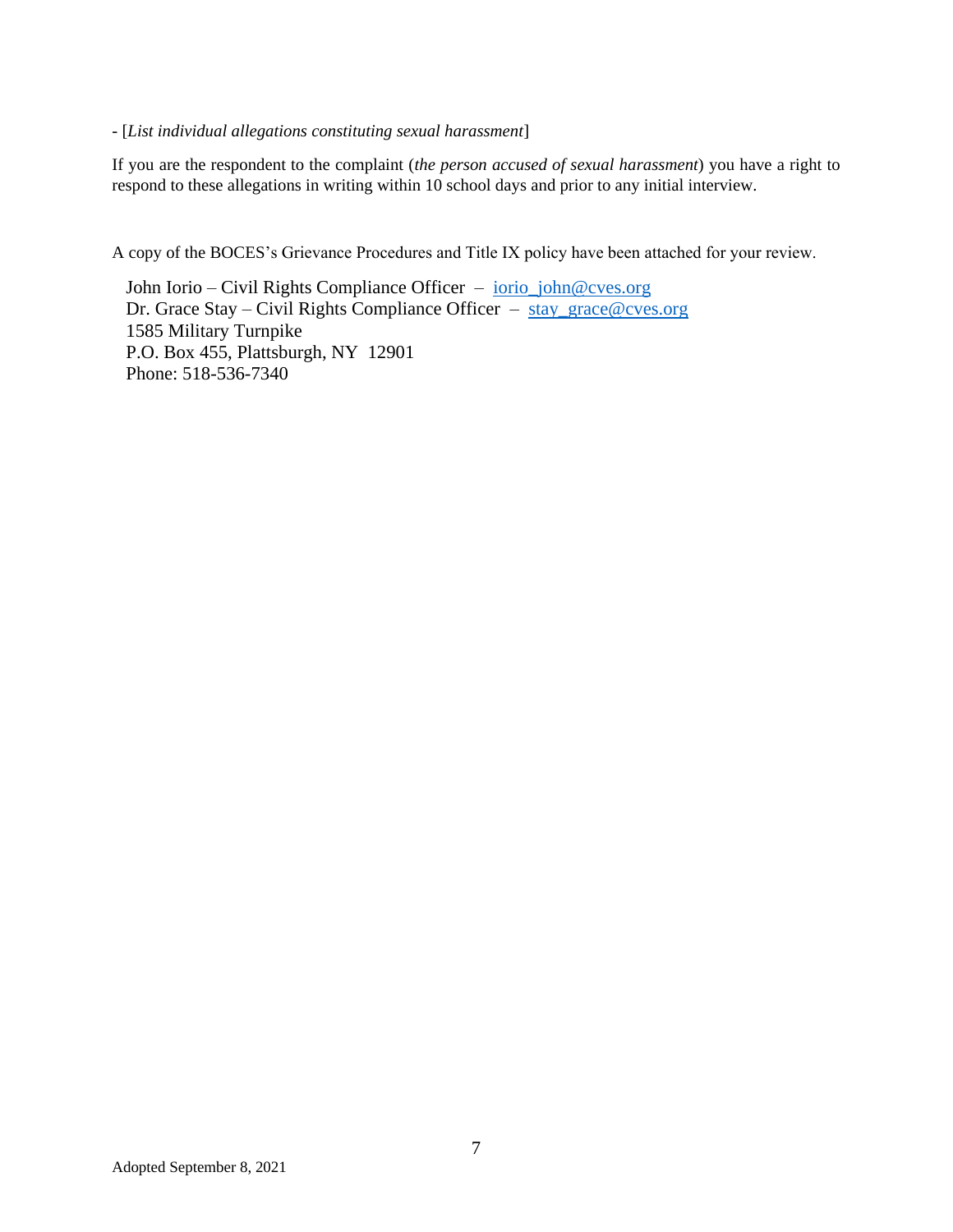#### **NOTICE OF DECISION**

#### [TO BE PROVIDED WITH DECISION]

You are a party to a Title IX complaint. Attached is the final Decision which contains findings of fact and determination of responsibility for the alleged conduct. Additional supportive measures or disciplinary measures may be included.

Appeal from the decision may be granted for the following reasons:

- A procedural irregularity affected the outcome
- New evidence is now available which was not previously available but could affect the outcome
- The Title IX Coordinator, Investigator or Decision Maker had a conflict of interest
- The complaint was dismissed by the Title IX Coordinator prior to investigation, and you believe the dismissal was contrary to Title IX

You may appeal the complaint by submitting a written statement challenging the decision. The written statement must be provided within 10 school days. If you are in support of the outcome of the complaint, you may submit a written statement supporting the outcome and arguing against appeal. The BOCES will select a qualified individual to decide the appeal.

The person deciding the appeal will not have a conflict of interest against either party. Further, the person hearing the appeal will review the entire record including your statements about the decision. The person hearing the appeal will make a final decision on the complaint within 10 school days of receiving the appeal.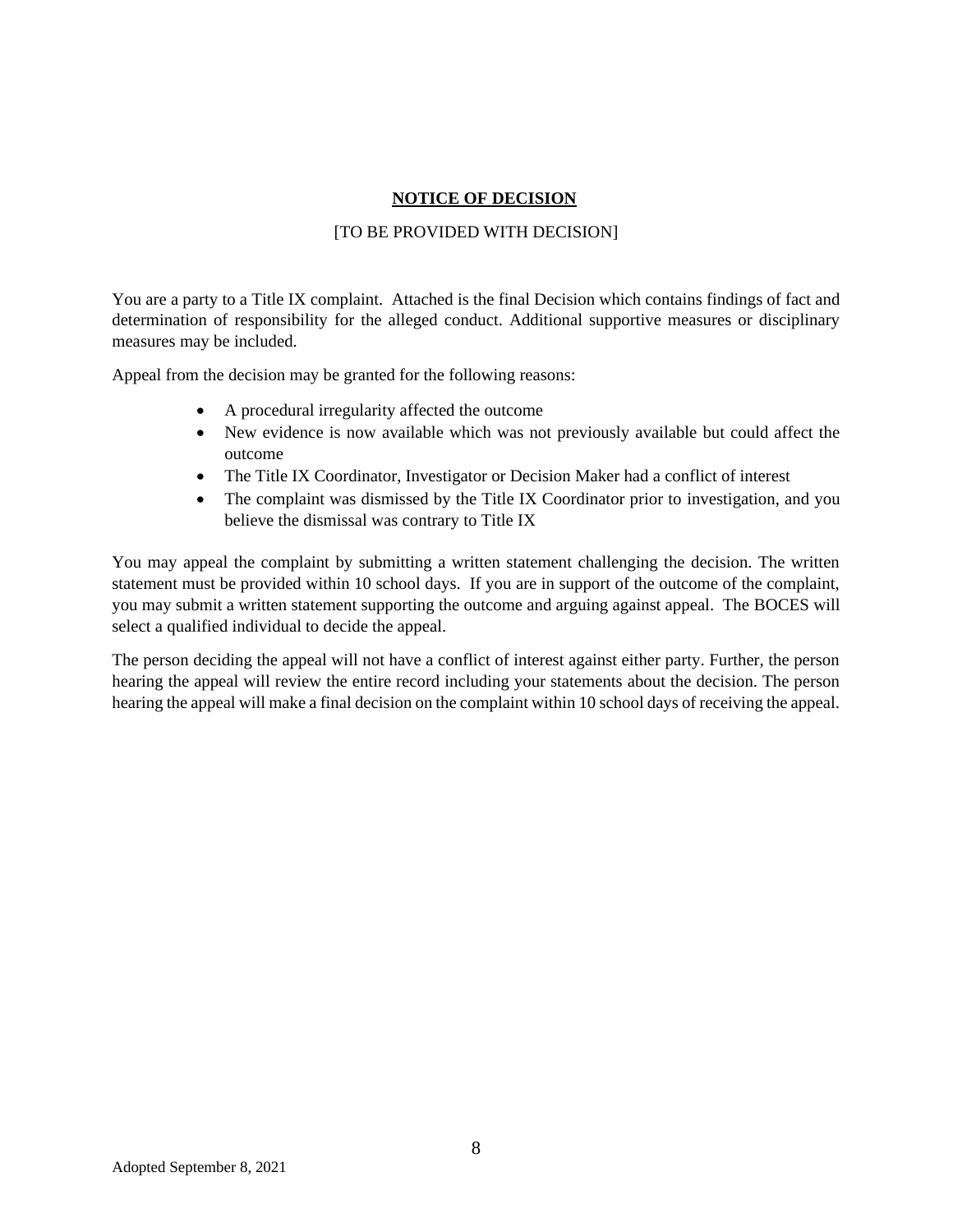## FORMAL COMPLAINT OF SEXUAL HARASSMENT

| Description of the Incident/Incidents: (Attach additional sheets if necessary) |  |
|--------------------------------------------------------------------------------|--|
|                                                                                |  |
|                                                                                |  |
|                                                                                |  |
| Witnesses:                                                                     |  |
|                                                                                |  |
|                                                                                |  |

I understand that by signing this formal written complaint form, I am making a formal complaint of sexual harassment and, as a result, an investigation and determination of responsibility will occur.

Complainant

Date

Received by:

Title IX Coordinator

Date